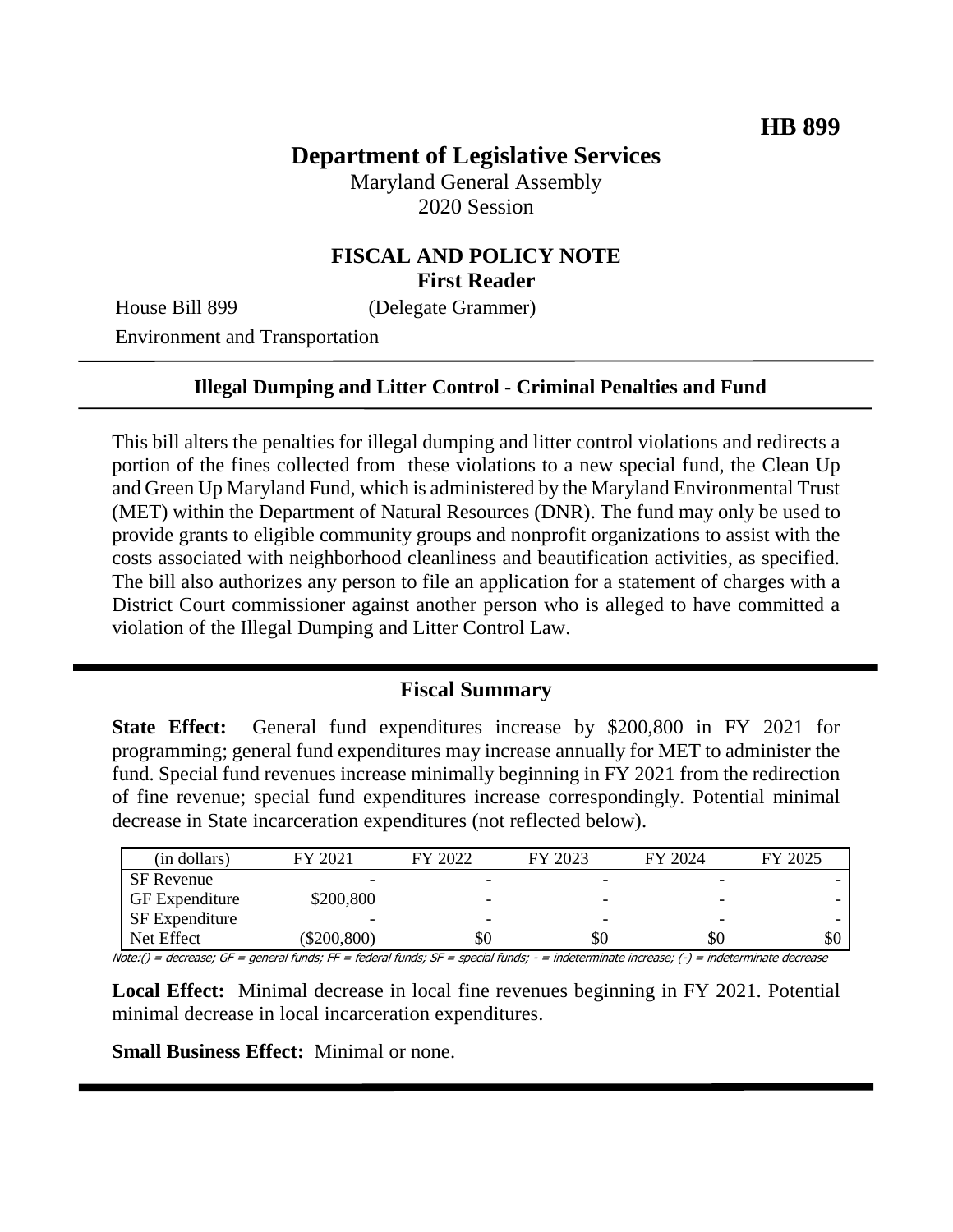## **Analysis**

**Bill Summary/Current Law:** The State's Illegal Dumping and Litter Control Law establishes the General Assembly's intent to uniformly prohibit the improper disposal of litter on public or private property throughout the State. The law prohibits a person from (1) disposing of litter on a highway or performing an act that violates the State Vehicle Laws regarding disposal of litter, glass, and other prohibited substances on highways or (2) disposing or causing or allowing the disposal of litter on public or private property unless authorized or the litter is placed into a proper receptacle. These prohibitions are unchanged by the bill.

Current law establishes that a violation of these prohibitions is a misdemeanor, and for amounts of litter not exceeding 100 pounds or 27 cubic feet, and not for commercial gain, a violator is subject to a fine of up to \$1,500 and/or imprisonment for up to 30 days. The bill establishes a minimum fine of \$150 for such a violation.

Current law establishes that for amounts exceeding 100 pounds or 27 cubic feet, but not exceeding 500 pounds or 216 cubic feet, and not for commercial gain, a violator is subject to fine of up to \$12,500 and/or imprisonment for up to one year. The bill establishes a minimum fine of \$1,250 for such a violation and reduces the maximum incarceration penalty to 60 days.

Current law establishes that for amounts exceeding 500 pounds or 216 cubic feet, or in any amount for commercial gain, a violator is subject to a fine of up to \$30,000 and/or imprisonment for up to five years, or both. The court may also require cleanup, repair or payment of damages, community service, and suspension of the violator's driver's license. The bill establishes a minimum fine of \$3,000 for such a violation and reduces the maximum incarceration penalty to 90 days.

Under current law, 100% of the fines collected for violations of the State's Illegal Dumping and Litter Control Law are disbursed to the county or municipal corporation where the violation occurred or if the bi-county unit is the enforcement unit and the violations occurred on property over which the bi-county unit exercises jurisdiction, to the bi-county unit. Under the bill, 50% of the fines collected continued to be distributed to counties, municipalities, and bi-county units, and 50% of the fines collected are distributed to the Clean Up and Green Up Maryland Fund established by the bill.

In addition to that fine revenue, the Clean Up and Green Up Maryland Fund consists of money appropriated in the State budget, interest earnings, and any other money from any other source accepted for the benefit of the fund. Expenditures from the fund may be made only in accordance with the State budget. Money expended from the fund is supplemental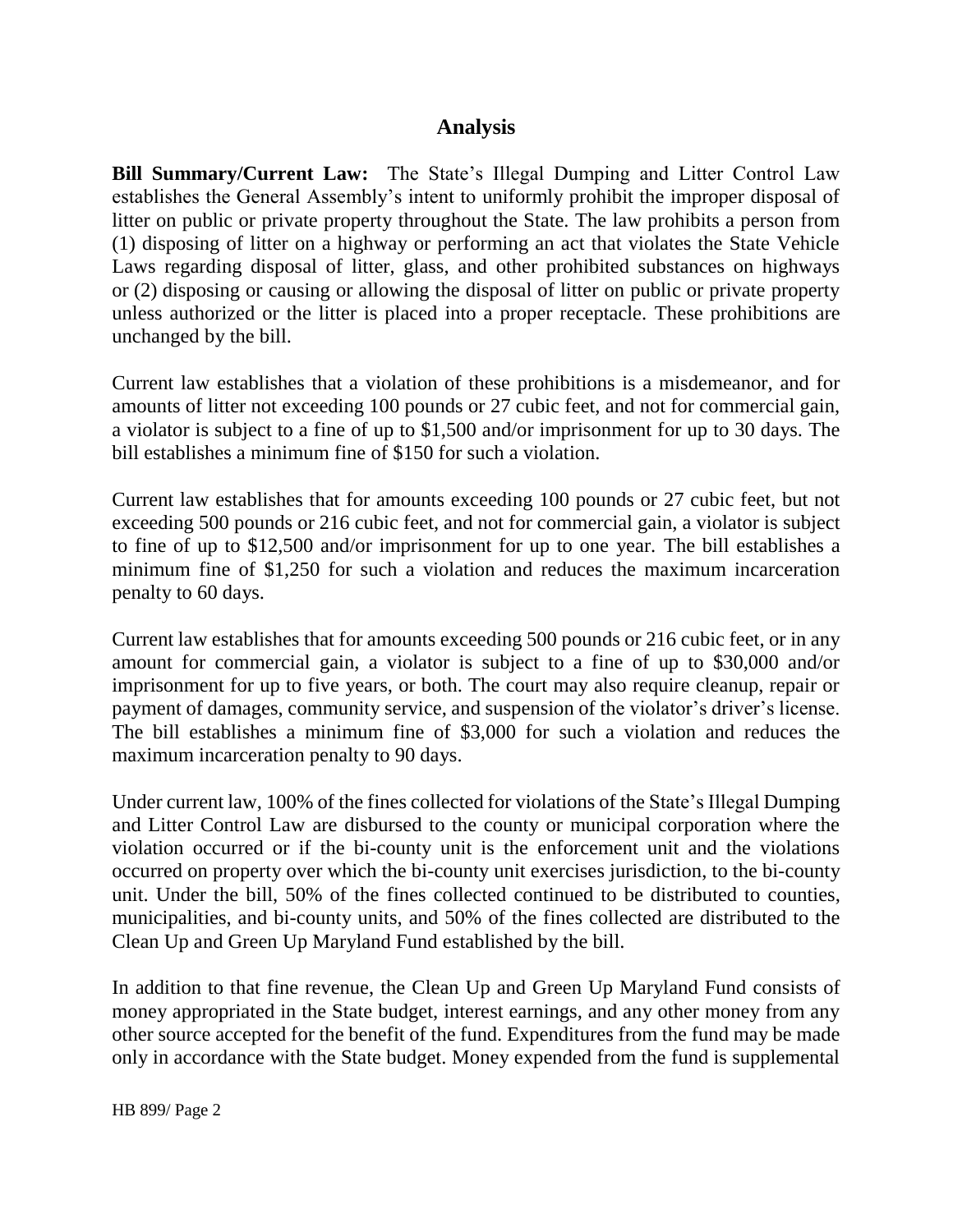to and is not intended to take the place of funding that otherwise would be appropriated for neighborhood cleanliness and beautification activities.

The stated purpose of the Clean Up and Green Up Maryland Fund is to provide grants to eligible community groups and nonprofit organizations to assist with the costs associated with neighborhood cleanliness and beautification activities, including litter removal, greening activities, community education, and citizen stewardship. The fund may be used only to provide grants for that purpose.

**Background:** MET was established by statute in 1967 "to conserve, improve, stimulate, and perpetuate the aesthetic, natural, health and welfare, scenic, and cultural qualities of the environment, including, but not limited to land, water, air, wildlife, scenic qualities, [and] open spaces." The trust was created as a quasi-public entity, and is both a unit of DNR and governed by a private board of trustees. Its programs now include Land Conservation, Monitoring and Stewardship, Local Land Trust Assistance, and the Keep Maryland Beautiful Grants Program.

Among other programs, MET oversees the Clean Up and Green Up Maryland Grant as part of the Keep Maryland Beautiful program. The Clean Up and Green Up Maryland Grant was established to help community groups and nonprofit organizations statewide with neighborhood beautification activities that include litter removal, greening activities, community education, and citizen stewardship statewide. According to MET, the Clean Up and Green Up Maryland Grant is primarily funded by the Department of Housing and Community Development. Grants of up to \$5,000 are awarded under the program.

### **State Fiscal Effect:**

### *Judiciary – Programming Costs*

General fund expenditures for the Judiciary increase by \$200,776 in fiscal 2021 only to update its cash register and case management systems in order to accommodate the bill's changes regarding the distribution of fines collected for violations of the Illegal Dumping and Litter Control Law.

### *Clean Up and Green Up Maryland Fund*

Special fund revenues increase beginning in fiscal 2021 from the redirection of 50% of fines collected for violations of the State's Illegal Dumping and Litter Control Law to the Clean Up and Green Up Maryland Fund. Special fund expenditures increase correspondingly as MET awards grants from the fund to eligible community groups and nonprofit organizations.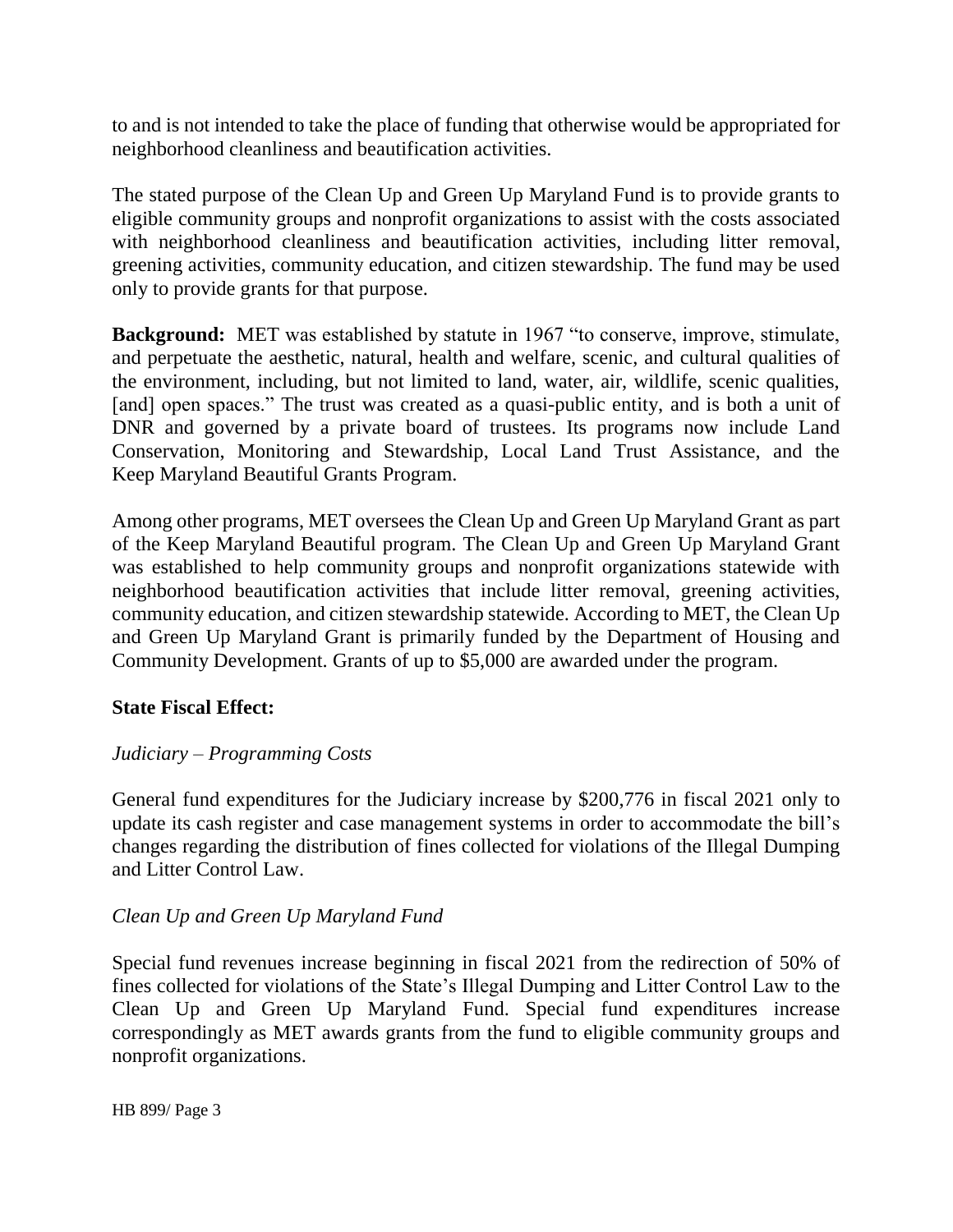Based on fine revenue collected in fiscal 2019 for the relevant violations, it is assumed that fine revenue distributed to the new special fund each year is minimal. The Judiciary advises that in fiscal 2019, \$1,407.50 in fines was collected from the relevant violations. If a similar amount is collected in future years, the fund receives \$703.75 a year, which has a negligible impact on MET's workload.

However, fines collected under the Illegal Dumping and Litter Control Law may increase as a result of the bill (due to the establishment of minimum fines and/or due to the bill's provision that any person can file a statement of charges against a person alleged to have committed a violation of the Illegal Dumping and Litter Control Law). Accordingly, special fund revenues may be higher. Depending on the level of funding available for the new special fund, MET may incur additional costs to administer the grant program. Accordingly, general fund expenditures for MET may increase.

### *Department of Public Safety and Correctional Services*

General fund expenditures may decrease minimally as a result of the bill's changes to existing incarceration penalties due to fewer people being committed to State correctional facilities.

Persons serving a sentence longer than 18 months are incarcerated in State correctional facilities. Currently, the average total cost per inmate, including overhead, is estimated at \$3,700 per month. Persons serving a sentence of one year or less in a jurisdiction other than Baltimore City are sentenced to local detention facilities. For persons sentenced to a term of between 12 and 18 months, the sentencing judge has the discretion to order that the sentence be served at a local facility or a State correctional facility. The State provides assistance to the counties for locally sentenced inmates and for (1) inmates who are sentenced to and awaiting transfer to the State correctional system; (2) sentenced inmates confined in a local detention center between 12 and 18 months; and (3) inmates who have been sentenced to the custody of the State but are confined in or who receive reentry or other prerelease programming and services from a local facility.

The State does not pay for pretrial detention time in a local correctional facility. Persons sentenced in Baltimore City are generally incarcerated in State correctional facilities. The Baltimore Pretrial Complex, a State-operated facility, is used primarily for pretrial detentions.

**Local Fiscal Effect:** Local revenues decrease, likely minimally, as discussed above, beginning in fiscal 2021 from the redirection of 50% of the fines collected for violations of the State's Illegal Dumping and Litter Control Law from local governments to the Clean Up and Green Up Maryland Fund. As noted above, however, the bill itself may result in an increase in total fines collected for the relevant violations; under the bill, local

HB 899/ Page 4